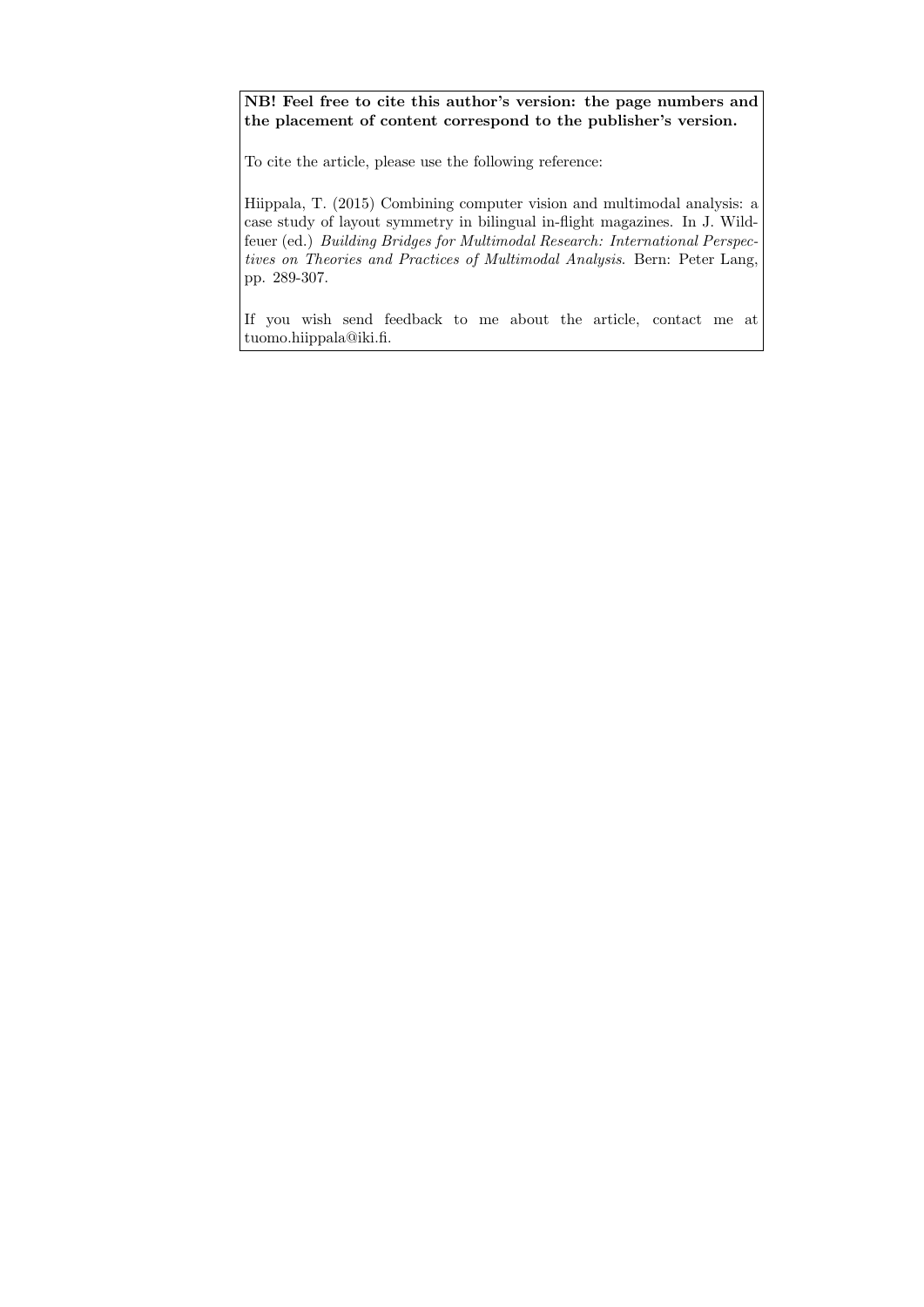# Combining computer vision and multimodal analysis: a case study of layout symmetry in bilingual in-flight magazines

Tuomo Hiippala

Centre for Applied Language Studies University of Jyväskylä

### 1 Introduction

Regardless of the approach, the currently blooming research on multimodality is always in need of empirical scrutiny, because establishing which of our theories are found wanting, in which contexts, how and why, requires forging a strong link between theory and data. The principles of empiricism, however, are often neglected due to the time-consuming nature of multimodal analysis. Anyone working within the field knows the time and resources needed to pull apart the meanings in a film scene, a manuscript page or a single advertisement, and the effort of putting them back together during analysis. Yet these painstaking analyses hold the promise of bringing novel perspectives to the study of human communication and meaning-making in general. If this is indeed the case, then multimodal research should strive to be empirically responsible and to show that the field can also address research questions that fall outside its traditional concerns.

For this reason, this chapter aims to make a twofold contribution. Firstly, I address certain concerns about layout that have been raised in studies of written code-switching and multilingualism. More specifically, I ask whether the spatial placement of content in bilingual documents can carry additional meanings, that is, do the designers use layout to signal the reader that the bilingual content is semantically equivalent? In this chapter, this design will be termed *layout symmetry* and theorised in the following discussion.

Secondly, to explore how the proposed symmetry is used in bilingual written discourse, I develop a method that takes advantage of computer vision techniques to analyse page layout and to determine its degree of symmetry. By using the Python programming language to access the OpenCV computer vision library, I show how off-the-shelf software can be applied to study layout features in a data set comprising 1373 double-pages in in-flight magazines. In this way, I demonstrate how computational approaches can increase the volume of data in multimodal research by handing some analytical tasks over to the computer.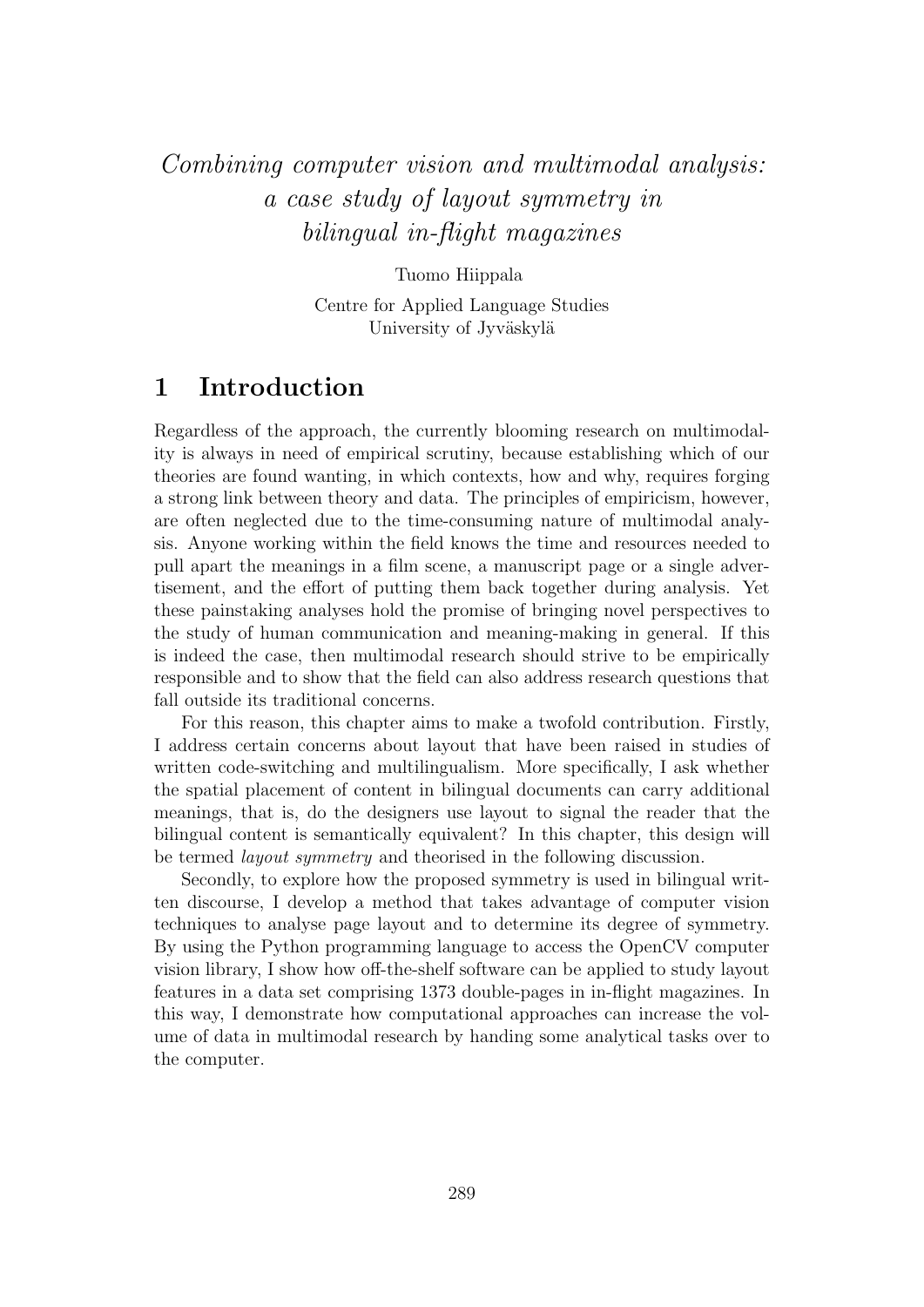The chapter begins with a discussion of recent research on written multilingualism, contrasting methodological requirements identified within this field of study with those that are currently given consideration in multimodal research. I then explore some of these points of contact in more detail, before proceeding to discuss how computer vision may be leveraged in the analysis of layout symmetry in multilingual texts. Then, after describing the data and explicating the method, I present an analysis of a data set containing 1373 layouts from Blue Wings, the bilingual English/Finnish in-flight magazine published by Finnair. I then conclude the chapter with a discussion and point out several avenues of further research.

# 2 Multilingualism and multimodality

Mark Sebba, who has done pioneering work in the area of multilingualism in writing, notes that such texts "have been documented and analysed going back as far as ancient times" (Sebba, 2013, 100). Despite the prevalence of multilingual texts, written language-mixing remains severely under-researched and -theorised, due to the emphasis placed on code-switching in spoken language. Reflecting on how to address these shortcomings, Sebba (2012, 2) proposes that written language-mixing must be studied within a broader semiotic framework capable of looking beyond the mixed-language written text. Specifically, he argues that in order to fully appreciate mixed-language written texts, the analysis must account for their production and consumption.

Sebba's proposal has found support in recent multimodal research, which has emphasised the impact of production and consumption on the structure of multimodal texts (cf. Hiippala, 2015). Sebba (2012), in turn, points out that the analysis of multilingual texts must be conducted with multimodality in mind, that is, it must attend to other modes of communication besides written language. This involves, for instance, examining the visual characteristics and spatial placement of the mixed-language text on the page. In short, the points of contact between emerging approaches to the study of multilingual written discourse and multimodality seem to be numerous: I will explore these points in greater detail below.

Sebba (2013) sketches a framework to support the step from linguistic to multimodal analysis in the study of multilingual texts. According to Sebba (2013, 106-108), an analytical framework geared towards the study of multilingual texts must account for four issues. Firstly, at least three types of analytical units are required: (1) grammatical, (2) genre-specific and (3) visual/spatial. Grammatical units range from morphemes to sentences, whereas genre-specific units consist of headers, paragraphs and other typographic units. Visual and spatial units, in turn, include unified bodies of text, which comprise, for instance, a header and multiple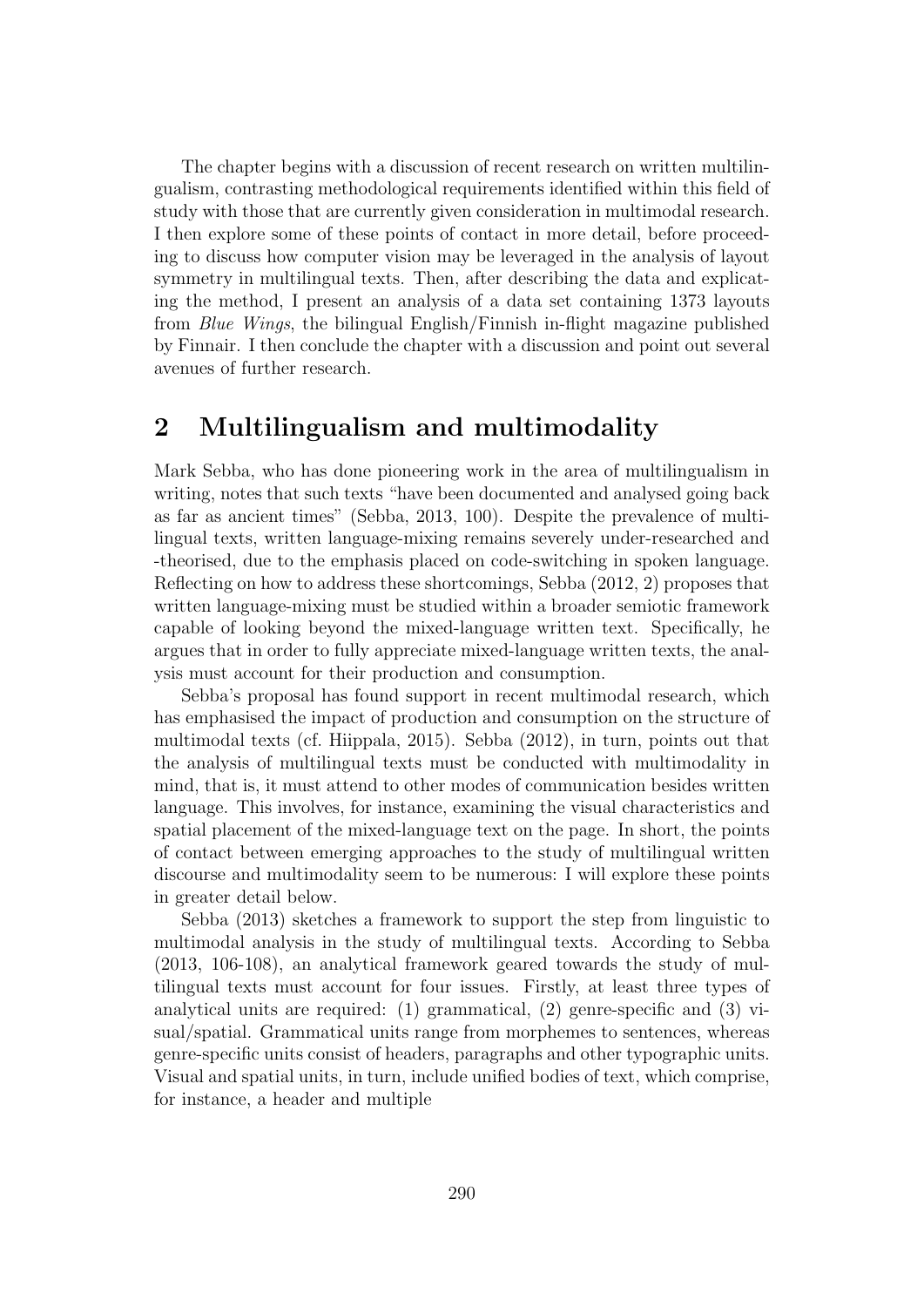paragraphs of text. Together with the possible graphical contributions, these visual units constitute the basic building blocks of a multimodal page, which need to be taken apart and put back together in various ways during the analysis, in order to understand the principles behind their organisation (cf. Bateman, 2008, 116-117).

Secondly, the framework must account for language–spatial relationships on the page. These relationships involve observing the placement of visual units in the layout, and determining whether these units occupy equal amounts of space. The placement and size of the visual units may be either symmetric or asymmetric. In a symmetric configuration, the visual units of two languages 'mirror' each other: in any other case, their configuration is asymmetric. The symmetry or asymmetry in layout is also related to the third issue, that is, language–content relationships. Although mirror-symmetric layout designs may replicate typographic features in both languages, these features do not guarantee that their contents are semantically equivalent. Some multilingual texts feature what Sebba (2013, 107) terms a "disjoint", in which different languages contain different content. Another possibility is that the content presented in two languages overlaps partially.

Fourthly and finally, the framework needs to consider the kind of language mixing at play. Languages can be mixed on the page in several ways: individual visual units may be monolingual, or contrastingly, they may be multilingual and mix languages within the same visual unit. Moreover, certain units may be "language-neutral" and thus difficult to assign to any particular language. These include, for instance, brand names, headers and words that take advantage of similarities across vocabulary. Sebba (2013, 108) gives an example from the packaging of a household hygiene product in English, French and German:

#### "Dermatolog. tested, pH-skin-neutral, alcohol-farbstoff-colorant free"

As Sebba (2013, 108) points out, the abbreviated word 'Dermatolog.' can stand for 'dermatologically/dermatologisch/dermatologique'. Although such abbreviations highlight linguistic creativity and show how language-mixing occurs on several levels of linguistic structure, Sebba's proposed move towards multimodal analysis requires that an equally tight analytical grip may be achieved on multimodal phenomena on a more abstract level, that is, for the visual units. These visual units bring together both linguistic and graphical contributions, forming an additional level of organisation. Coincidentally, it is the household hygiene products that help to bridge the gap between linguistic and multimodal analyses: Thomas (2014) develops a framework for studying the cross-cultural and multimodal aspects of 'pack messages' in shampoo and toothpaste packaging.

Emphasising the need for increased empiricism in multimodal research, Thomas (2014) calls for attention to two methodological issues: firstly, to the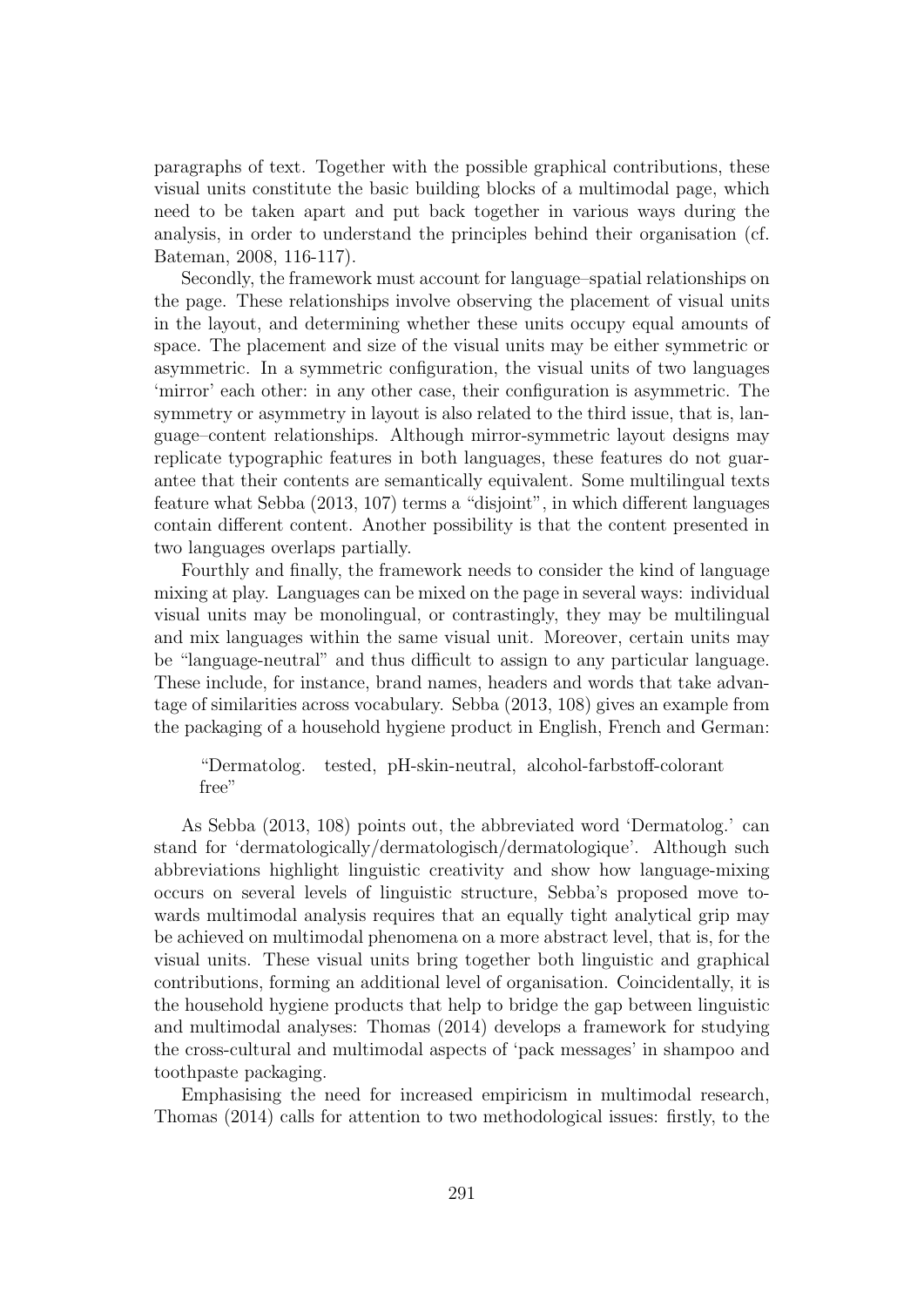need to avoid under- and over-interpretation, and secondly, to the need to delay the interpretation process to minimise the analyst's subjective experience of the data. Relying too much on initial impressions runs the risk of conflating different multimodal structures, which weakens the capability to explain how these impressions and meanings arise in the first place (cf. Thomas, 2014, 169). These kinds of conflations resulting from over-interpretation include, for instance, Kress and van Leeuwen (2006) proposal for information value zones, which assigns predefined meanings to specific layout areas, regardless of the content present in these areas. As an analytical tool, the information value zones are far too coarse for defining the analytical units needed for a description of multimodality in multilingual texts. The oppositions put forward by Kress and van Leeuwen (2006, 175-203) – given–new, ideal–real and centre–margin – reveal little about specific language–spatial relationships, which Sebba (2013, 107) posits as essential for understanding multilingual texts. To put it simply, finer descriptions are required to segment the multimodal texts into what Sebba (2013) terms visual and spatial units.

Thomas (2014) pursues this kind of description by applying the Genre and Multimodality (GeM) model, which provides multiple analytical layers for a systematic description of page-based multimodal texts (cf. Bateman, 2008). The layers of the GeM model account for various aspects of a multimodal text: the content, its appearance, hierarchical organisation and placement in the layout, its rhetorical organisation and navigation structure. The model also offers an annotation schema for creating multimodal corpora, which crossreferences the analytical layers, making it possible to observe how the different layers of description relate to each other. Thomas (2014) argues that the GeM model is particularly apt for tackling the methodological challenges outlined above, as the model enables the analyst to work with annotated data instead of raw, hand-picked examples. To facilitate the creation of multimodal corpora, Thomas  $(2014, 175)$  applies optical character recognition – a computer vision technique for detecting letterforms and text – to identify layout blocks in the shampoo and toothpaste packages, which correspond closely to Sebba's (2013) definition of visual and spatial units.

The GeM model has been previously used for cross-cultural investigations. For instance, Bateman and Delin (2003) seek to identify appropriate units of comparison for performing contrastive analyses of multimodality across cultures. Arguing for the need to account for multimodality in cross-cultural communication and translation, Bateman and Delin put forward several proposals that resonate with Sebba's (2013) framework for studying multilingual texts. They point out that multimodal texts are never 'ideal' organisations of meaning, but subject to a number of constraints, and propose that the page constitutes a suitable basic unit for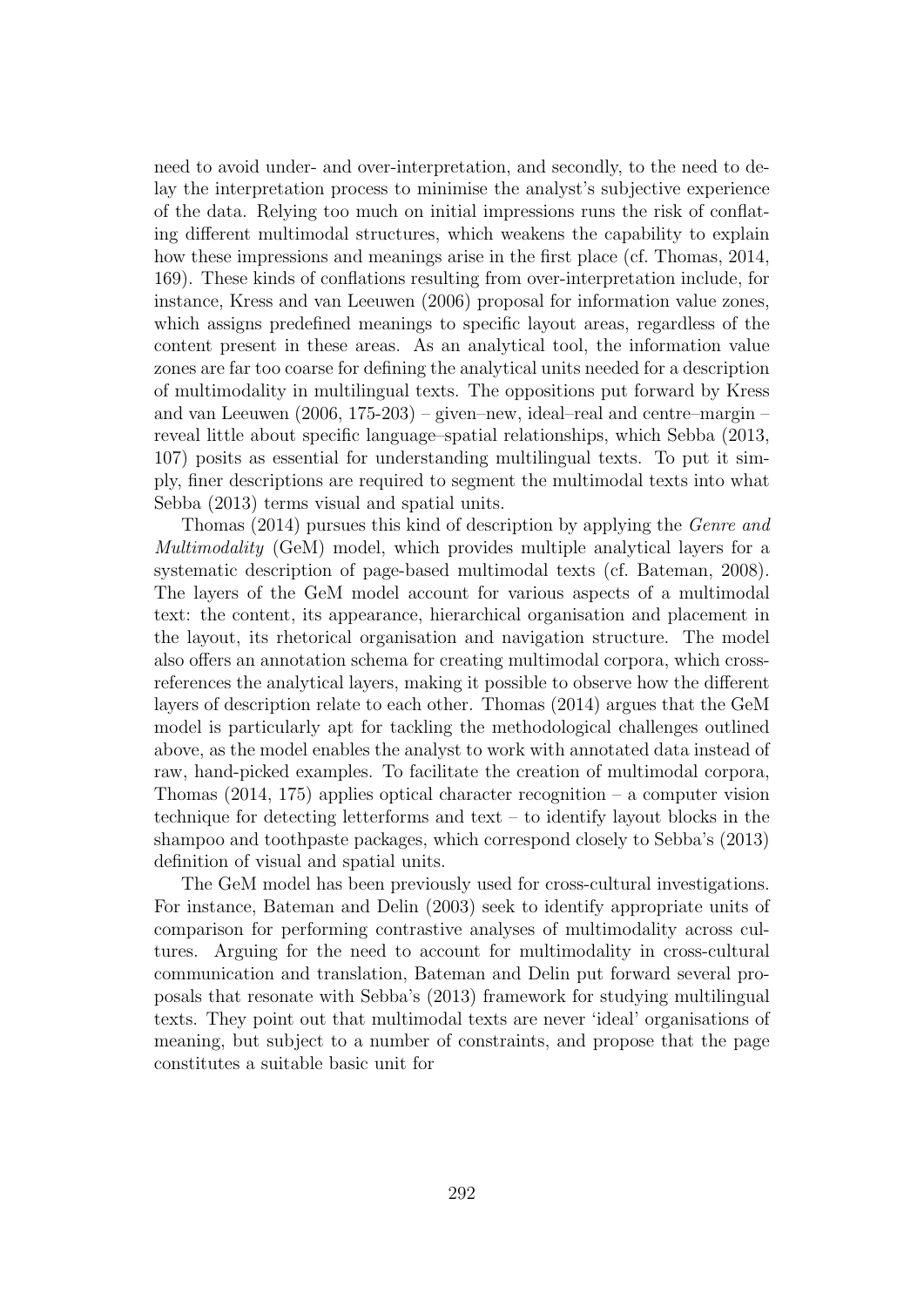contrastive analysis, which needs to be taken apart and put back together during the analytical process (Bateman and Delin, 2003, 252-253).

To support the methodological toolkit with a theoretical framework, Bateman and Delin (2003) deploy the notion of genre to explain the patterns detected using the GeM model in multimodal texts across different cultures. This proposal has been put to work, for instance, by Kong (2013), who exemplifies how the GeM model can be used to deconstruct the multimodal structure of global news items in English and Chinese tabloid newspapers, showing how local genre conventions shape the multimodal presentation of global news.

The work presented in Bateman and Delin (2003), Kong (2013) and Thomas (2014) suggests that the GeM model presents an effective analytical framework for studying multimodality in cross-cultural contexts. Additionally, given the many points of contact with the framework proposed in Sebba (2013), the model appears to hold considerable potential for studying multilingual texts. However, due to the rich description provided by the model, using the GeM framework to create a multimodal corpus consumes both time and resources Hiippala (cf. 2015, 213). For this reason, the GeM model can only be used to evaluate the hypotheses put forward in Sebba (2013), if an appropriate level of description may be identified. One testable hypothesis concerns layout symmetry, which is arguably a relatively abstract phenomenon, as the symmetry emerges among the visual units and their placement on the layout. At the same time, studying these layout patterns obviously requires more than hand-picked examples. Kong (2013, 179) observes that:

"... attempting to understand how information is arranged as a pattern, making any claims on empirical grounds requires a large number of texts."

With this observation in mind, the following section explicates how computer vision techniques can be deployed to study layout symmetry, while also enabling a considerable increase in corpus size.

# 3 Leveraging computer vision

Computer vision is a vast field of study, which develops techniques for retrieving, processing, analysing and interpreting images. What are broadly understood as images in computer vision may include, for instance, photographs of objects, scenes, faces, documents and many more. As exemplified by Thomas (2014, 173-175) above, one important area of computer vision is optical character recognition, which is a technique for detecting and retrieving text from document images. This technique has had a considerable impact on the field of linguistics, freeing time and resources from the laborious process of manual input by converting printed texts into a machine-readable form, thus allowing an increase in the size of corpora.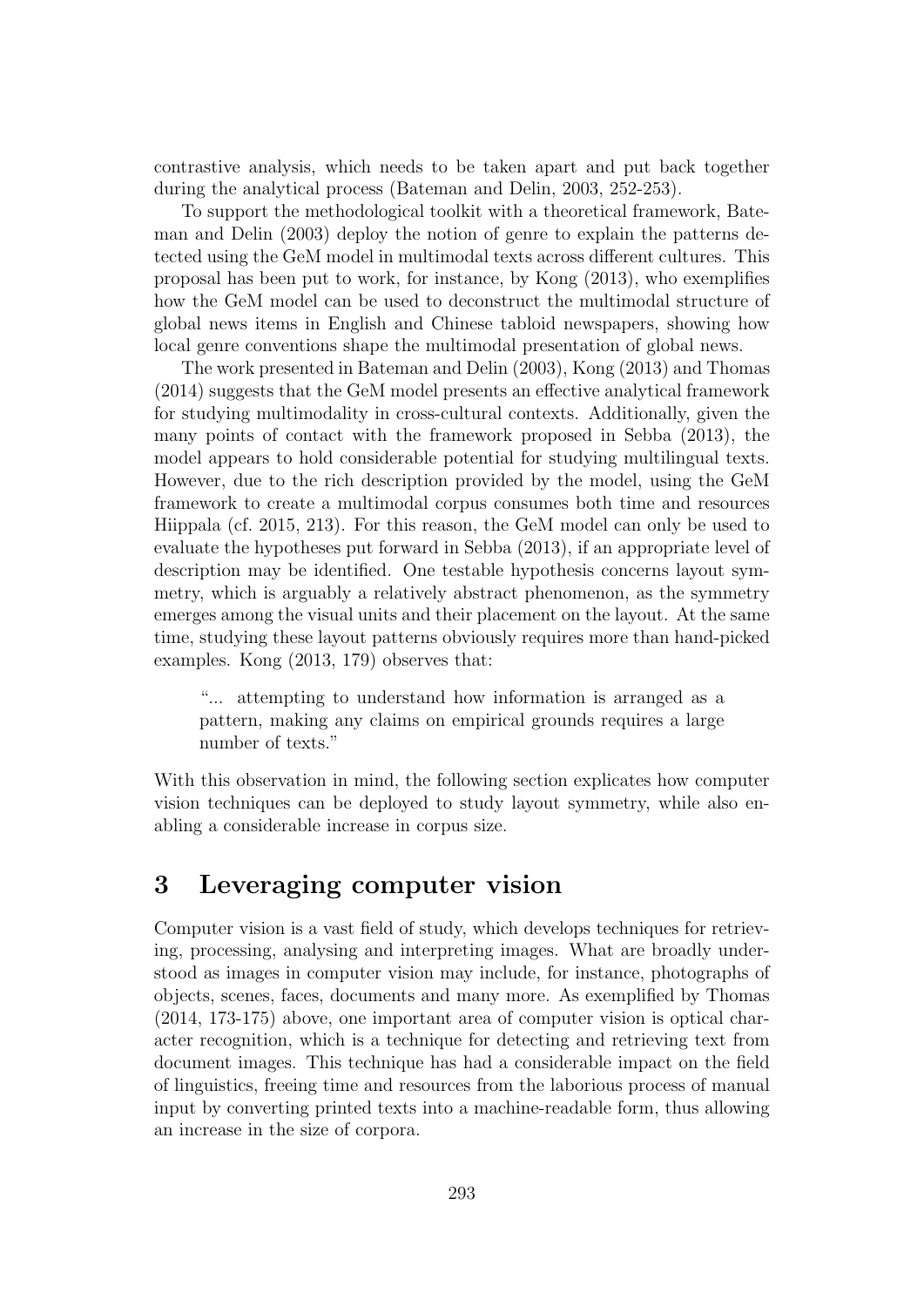Other computer vision techniques are currently being introduced to multimodal research as well. O'Halloran et al. (2014), for instance, use automatic face detection to analyse photographs shared on a social networking site. Their data set comprises 301865 geographically located photographs taken in Singapore, which the authors combine with other data sets of Twitter messages and FourSquare check-ins to describe patterns of human behaviour in social media across the city. Given the volume and complexity of the data, this kind of work naturally presupposes the involvement of computer scientists. The same applies to more complex tasks, such as using computer vision and machine learning to automatically annotate and create multimodal corpora, which represents a long-term goal far beyond the scope of the current chapter.

In the current study, however, relatively simple computer vision techniques may be used to test Sebba's (2013) hypothesis about layout symmetry in multilingual documents. Because layout symmetry is reflected on the 'surface' of the multimodal text and therefore does not necessarily require semantic analysis of content, this feature of written multilingual texts is susceptible to computer vision. In plain words, layout symmetry leaves visible traces on the document surface, which the computer can perceive as pixels. A pixel is the smallest element in a digital image: computer vision typically attends to the properties of each pixel and in many cases, to their groupings and their properties as well, in order to establish how different pixels relate to each other. This represents the level of detail which is rarely given consideration in multimodal analysis, and for this reason, bridging the gap between multimodal research and computer vision requires establishing how individual pixels and their groupings reflect semiotic phenomena.

#### 4 Data and methods

This section explicates which computer vision techniques were used and how to examine layout symmetry in a particular kind of multilingual text: the in-flight magazine. Sebba (2013, 100) notes that airlines often provide the passengers with multilingual magazines for in-flight entertainment. Thurlow and Jaworski (2003) have drawn similar conclusions about in-flight magazines as a genre, but emphasise that the in-flight magazines are also characterised by multimodality. These two features – multilingualism and multimodality – make the in-flight magazines a suitable target of analysis for studying layout symmetry. Moreover, the in-flight magazines include various types of content, ranging from travel and destination information to feature articles on lifestyle and culture, which are likely to reflect different multimodal and multilingual characteristics (cf. Thurlow and Jaworski, 2003, 584).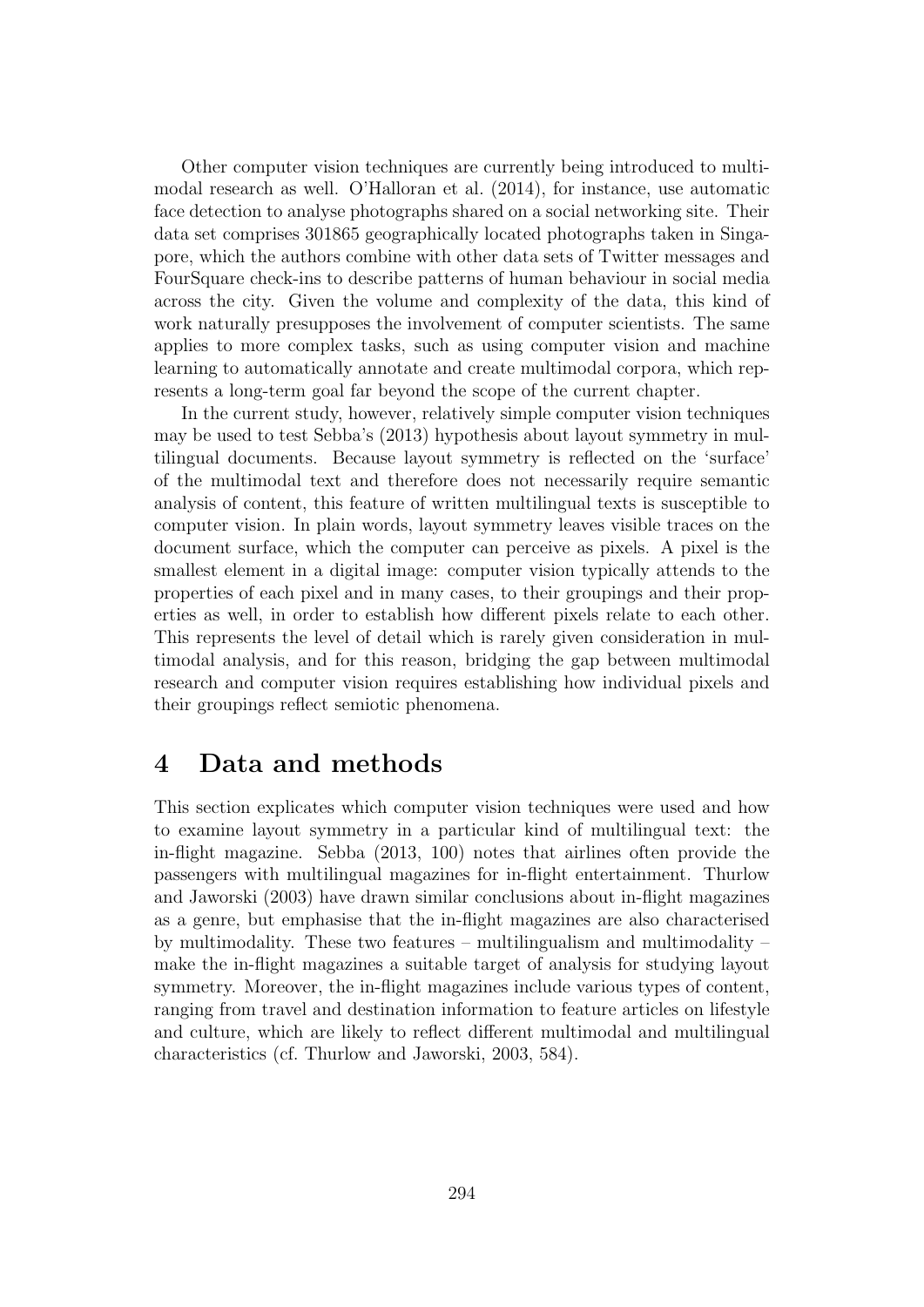However, in order to apply computer vision techniques to study layout symmetry in the in-flight magazines, the data must be in a digital form. Fortunately, the Finnish flag carrier Finnair also makes its in-flight magazine Blue Wings available online.<sup>1</sup> The airline has published the in-flight magazine since 1980. Until April 2012, the magazine was bilingual, including content in both English and Finnish. Since May 2012, the magazine is published in English only. For this study, a total of 24 issues of Blue Wings published between January 2010 and April 2012 were collected and compiled into a data set containing 1373 double-pages of content in Finnish, English or in both languages. Magazine covers were excluded from the data set, together with three double-pages from the June 2011 issue, which contained an encoding error that prevented their retrieval from the website.

The contents of each magazine were stored as screenshots, which were captured automatically from the Blue Wings website by a Python script. Because the screenshots captured the entire screen, another script was then used to crop each double-page from the screenshot. All scripts were written in the IPython environment for rapid prototyping and testing (cf. Pérez and Granger, 2007). Moreover, the decision to use Python was motivated by easy access to OpenCV (Open Source Computer Vision), a free open source computer vision library also used for multimodal analysis by O'Halloran et al. (2014).

OpenCV provides a range of programming functions for common computer vision tasks, such as for manipulating images, which are directly applicable to the study of layout symmetry in bilingual documents. Applying OpenCV, however, requires understanding how computers perceive images, and what this implies to multimodal analysis. What humans perceive as unified bodies of text or images – the units which Sebba (2013, 106-108) terms 'visual' and 'spatial' – the computer perceives as groups of pixels. Each pixel has a value, which determines its luminous intensity: for a greyscale image, the value for each pixel ranges from 0 (black) to 255 (white) with 254 shades of grey in between.

At pixel level, differences begin to emerge already when contrasting single letters. Compare, for instance, the capital letters 'A' and 'L' on your screen: the pixels that make up these letterforms overlap only partially, mainly at baseline and ascender height, that is, bottom and top. For this reason, if the computer were instructed to calculate a Structural Similarity Index, which measures the degree of similarity between two images (hereafter SSIM, see Wang et al., 2004) for these two letters, the algorithm would return a relatively low value. Moreover, in addition

<sup>&</sup>lt;sup>1</sup>The *Blue Wings* magazines are available at: http://www.digipaper.fi/bluewings [last] accessed: 22 March 2015].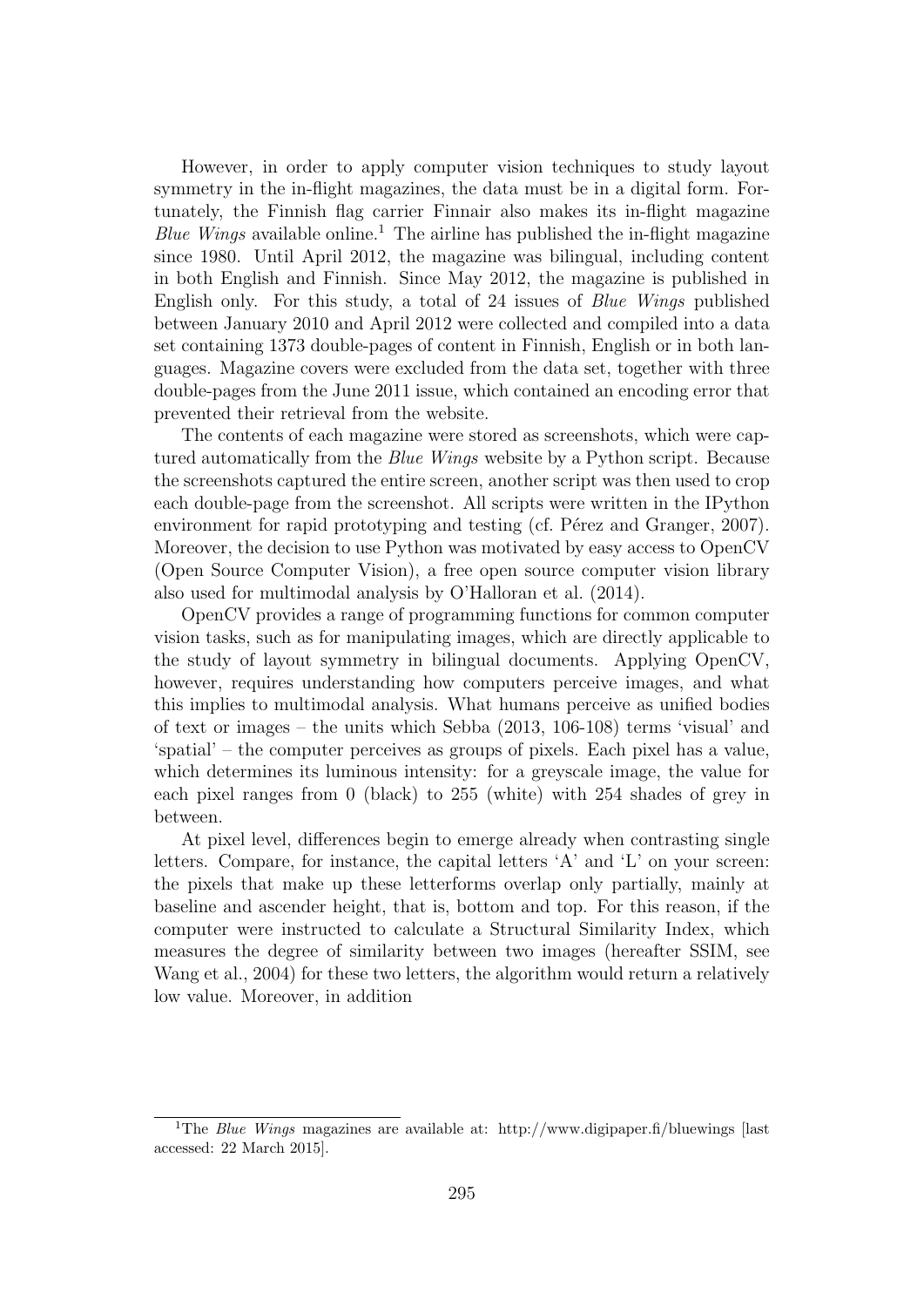to evaluating their placement, calculating an SSIM also involves comparing the intensity of pixels placed in corresponding positions. What this means is that the algorithm would not consider two instances of the same letter, such as 'L', to be perfectly similar in terms of structure, if one were black and the other were grey.

These two factors  $-$  a comparison of positioning and intensity at pixel level – set two requirements for applying SSIM to examine layout symmetry: single letters need to be turned into solid blocks to represent text, and the number of colours have to be reduced to a bare minimum, that is, black and white. Meeting these two requirements constitute a prerequisite for calculating an SSIM for each image using the scikit-image package for Python (van der Walt et al., 2014).

To achieve this using OpenCV, I applied the following procedure to the data:

- 1. Load the original image for each double-page and classify them into three categories according to the languages present:
	- Monolingual double-pages with content in Finnish or English only.
	- Mixed-language double-pages with content in Finnish and English, positioned across the entire double-page spread: this category is consistent with Sebba's definition of complementarity (2012, 14).
	- Bilingual double-pages with content in Finnish and English, positioned on opposite sides of the double-page spread: this category contains the pages that correspond to Sebba's definition of parallelism (2012, 15).
- 2. Identify the outlines for each letter and image using the Canny edge detector in OpenCV. The detector produces a binary image, that is, an image that contains only black and white pixels, as shown in Figure 1a.
- 3. Dilate the image using the OpenCV dilate function. Perform five passes with a rectangle-shaped 3x3 pixel kernel. This turns the individual letters and words into text blocks and reduces detail in photographs and other graphic elements, as shown in Figure 1b.
- 4. Close the black areas contained within white areas using the OpenCV close function, performing two passes with a rectangle-shaped 5x5 pixel kernel, as shown in Figure 1c.
- 5. Split the image into two halves, left and right, and use the OpenCV flip function to mirror the right-hand side. This step is necessary, because SSIM values are calculated at pixel level: the computer is unable to perceive symmetry in the same way as humans do.
- 6. Calculate a value for Structural Similarity Index for the left half and the flipped right half using scikit-image.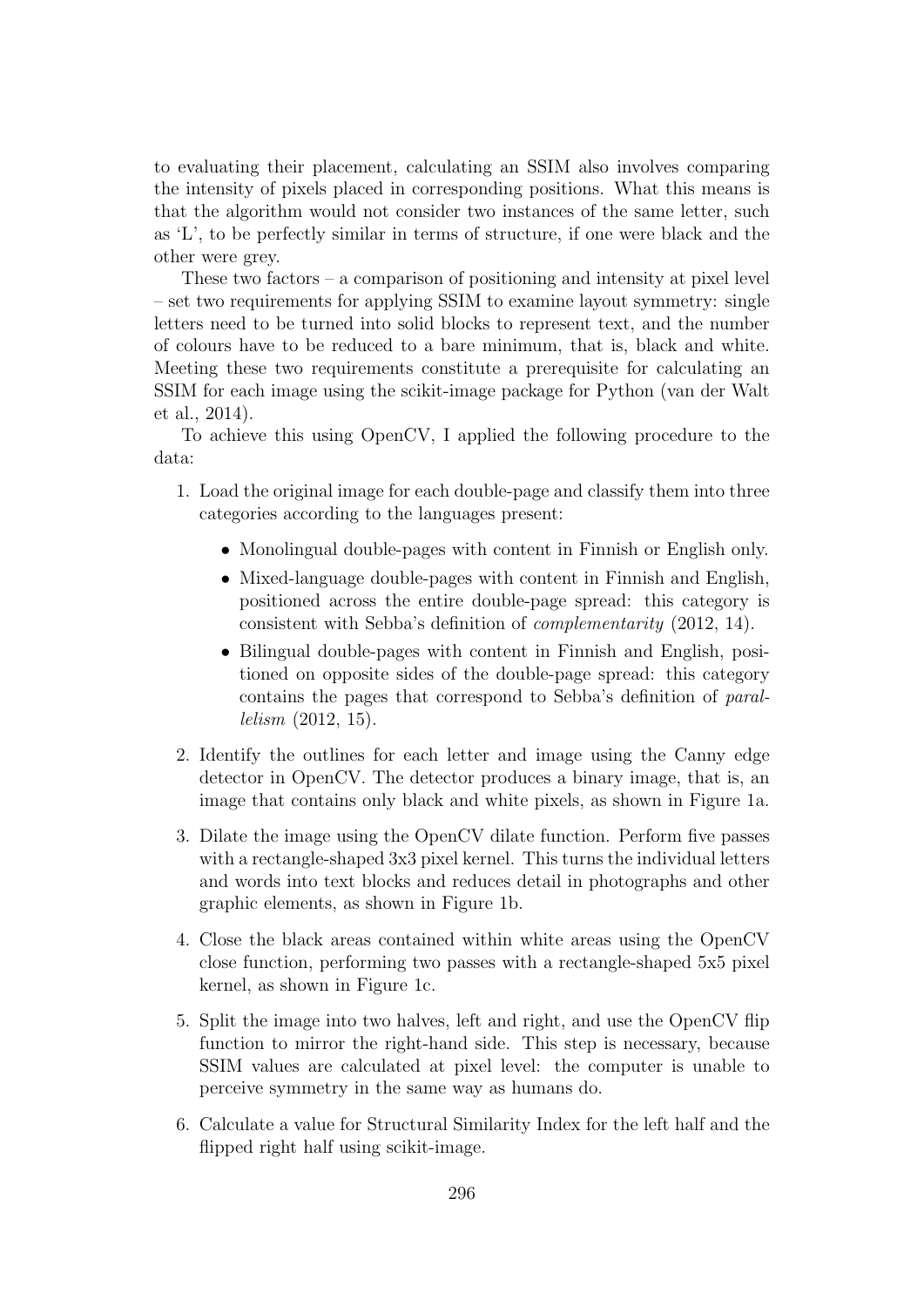

(a)



Figure 1: (a) Canny edge detector applied to a double-page; (b) dilating the resulting image; (c) closing the gaps in the dilated image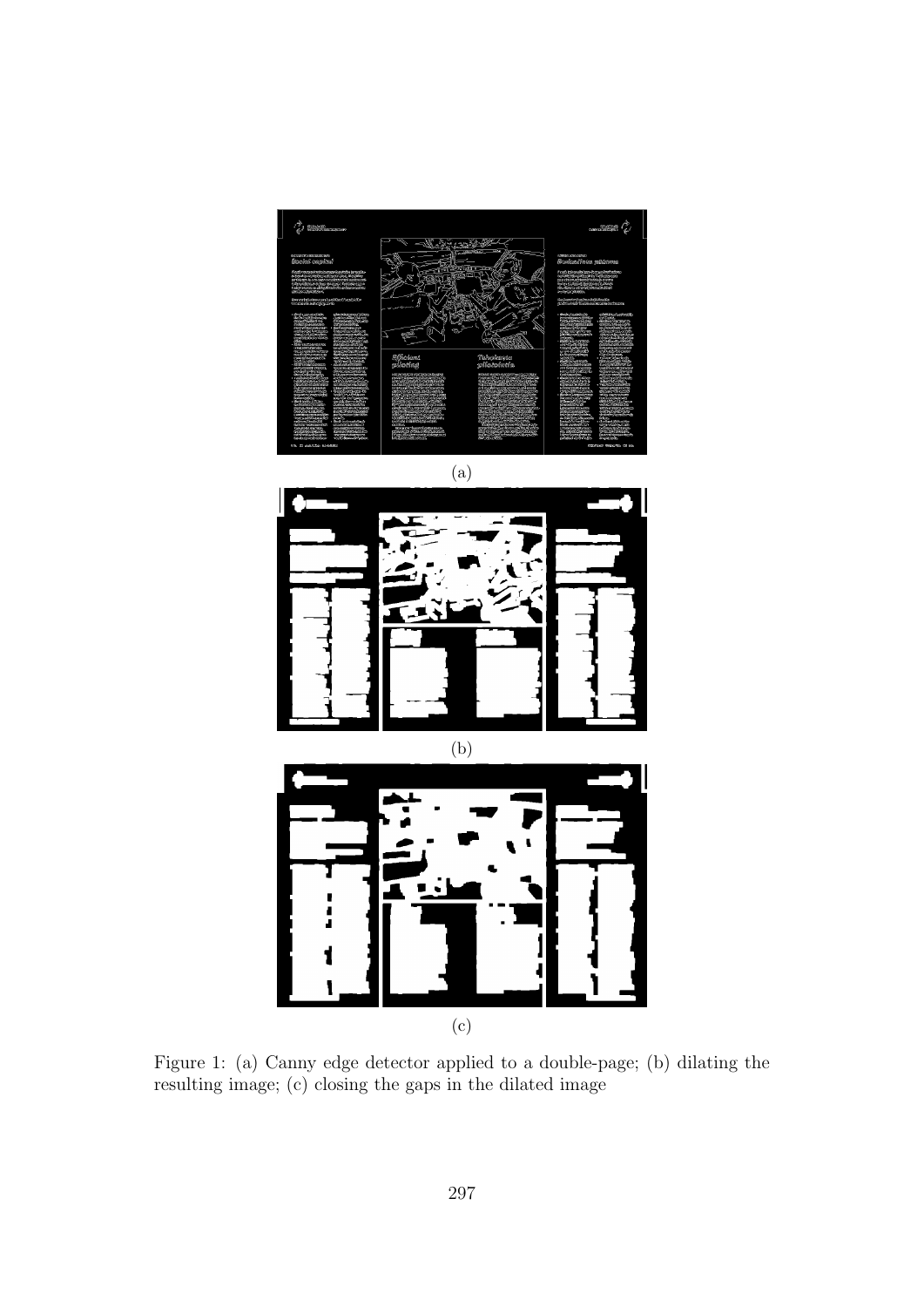- 7. Calculate the percentage of white pixels on each double-page to approximate how much layout space is taken up by content.
- 8. Store the filename and values for SSIM and the percentage of white pixels into a file as comma-separated values.
- 9. Divide the comma-separated values into three files according to their category: monolingual, mixed-language or bilingual.

This procedure resulted in three files, which serve as the foundation for the analysis presented in the following section.



Figure 2: SSIM values and white pixels on 1373 double-pages from Blue Wings

#### 5 Analysis

To begin with, Figure 2 shows the entire data set containing 1373 layouts in a scatter plot. The SSIM values are represented on the horizontal axis, where 1.0 indicates perfect symmetry. In the case of perfect symmetry, the position of each pixel on the left- and right-hand side pages would correspond precisely. On the vertical axis, which measures the percentage of white pixels present in the layout,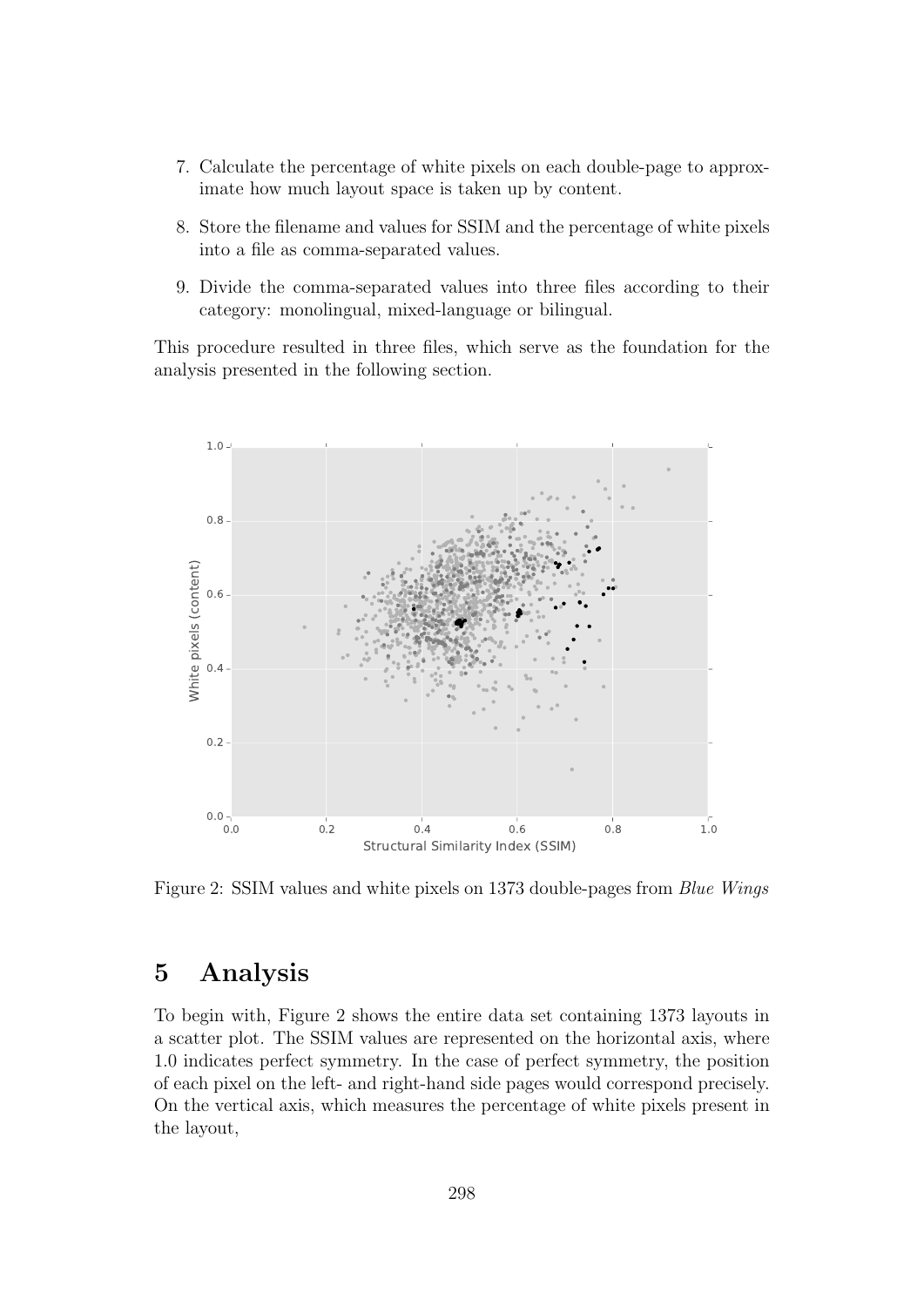the maximum value of 1.0 would mean that the double-page spread is filled with content. The black dots mark the bilingual double-pages  $(n = 44)$ , while the dark grey dots stand for mixed-language double-pages  $(n = 297)$ . The light grey dots indicate monolingual double-pages  $(n = 1032)$ .

I will begin by focusing on the bilingual double-pages, before moving on to consider the mixed-language and monolingual double-pages. A closer examination of the data revealed that the bilingual double-pages deal with a rather limited set of topics, which may be roughly divided into three categories:

- 1. in-flight entertainment, service and on-board purchases,
- 2. check-in, transfer and services at the Helsinki-Vantaa airport,
- 3. information on Finnair's actions towards corporate social responsibility.

While the first two topics constitute common content categories in the in-flight magazines, which convey practical information to the passengers (cf. Thurlow and Jaworski, 2003, 584), the third one – corporate social responsibility – is a relatively new feature which is likely to arise from increased demands for corporate accountability and transparency (cf. Nielsen and Thomsen, 2007).

A glance at Figure 2 reveals three clusters of bilingual double-pages. Firstly, practical information about the flight and descriptions of corporate social responsibility have the highest degrees of layout symmetry, with the SSIM values ranging between 0.7 and 0.8. Their scattering on the horizontal axis may be explained by variation in the amount of content. The double-pages related to corporate social responsibility tend to include more negative (empty) space (average  $0.54$ ,  $SD = 0.06$ ) than those related to practical information (average  $(0.69, SD = 0.02)$ . In terms of Sebba  $(2013, 107)$ , the content presented in English and Finnish is semantically equivalent. On the level of the double-page, their positioning is parallel (cf. Sebba, 2012, 14) and for this reason, the layout of both pages mirror each other, as reflected by their high SSIM values.

Secondly, a smaller cluster in the 0.6 SSIM range contains several doublepages with practical information about the Helsinki-Vantaa airport. Despite mirrored positioning of text paragraphs, the top of the double-page includes a world map that extends across the layout, which is not mirrored. Moreover, although the general design reflects the principles of parallelism and equivalence, two photographs placed in corresponding positions on both left- and right-hand pages contain different content. Thus, it appears that layout symmetry does not mirror graphic elements: I will discuss how certain graphic elements can be 're-used' in the following section.

Thirdly and finally, yet another cluster may be identified in the 0.5 range. As the SSIM value suggests, although these double-pages are bilingual, they do not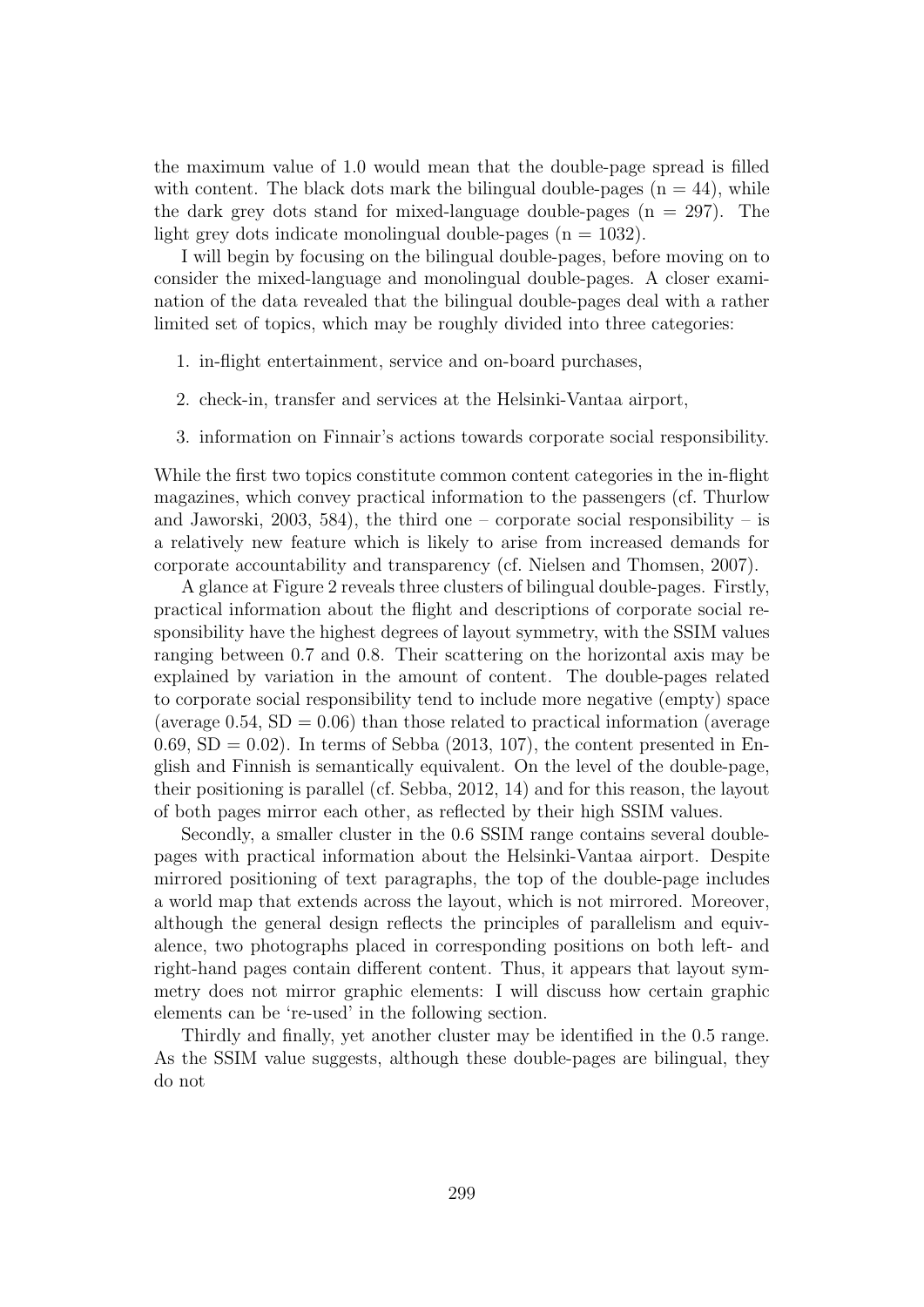exhibit layout symmetry. These pages are a part of a sequence offering practical information in both English and Finnish, which spans over three doublepages and dedicates three pages of content for each language. With a total of three pages for each language in this sequence, the first and the third doublepages are monolingual, while the second includes content in both English and Finnish. For this reason, there is a clear disjoint in terms of content (cf. Sebba, 2013, 107).

Given the high number of mixed-language double-pages, it is necessary to consider why layout symmetry is reserved for communicating specific kinds of content. The mixed-language double-pages, which make up 22% of the data, also include a variety of bilingual content, such as indices, captions that summarise the photographs on otherwise monolingual double-pages, parallel bilingual paragraphs providing travel and event information and brief summaries of feature articles in either English or Finnish. These double-pages reflect the kind of complementarity described by Sebba (2013, 109), in which the language–spatial relationships are characterised by asymmetry and language–content relationships by disjoint.

What comes to the monolingual double-pages, their SSIM values and the amount of content present in the layout, it is not surprising to observe the SSIM values range from less than 0.2 to over 0.8. A feature article that consists mainly of written text laid out in paragraphs will have a high SSIM value due to the presence of monolingual text blocks on opposing pages. This is, of course, completely normal: rendering the content using a semiotic mode such as text-flow, which organises written language into paragraphs and entire texts Bateman (cf. 2011), will occupy large parts of the layout space and appear to the SSIM algorithm as structurally similar. However, unlike the monolingual double-pages, their bilingual counterparts use layout symmetry to signal language–content relations. According to Sebba (2013, 109), layout symmetry is a "visual metaphor for equality". To better understand how this symmetry emerges, I will now examine this particular design from a multimodal perspective using the GeM model.

Having identified the bilingual double-pages that take advantage of layout symmetry, the next step is to consider their multimodal structure. From the perspective of page layout and design, layout symmetry should be understood as a deliberate rhetorical strategy, which involves manipulating multiple semiotic modes with a certain communicative goal in mind Hiippala (2014, 114). In this case, the goal is to signal the reader that the bilingual content is semantically equivalent. However, adopting this rhetorical strategy involves more than mirroring the spatial placement of content in the layout: additional "cue structures" Holsanova and Nord (cf. 2010, 83) are required to invoke the interpretation associated with layout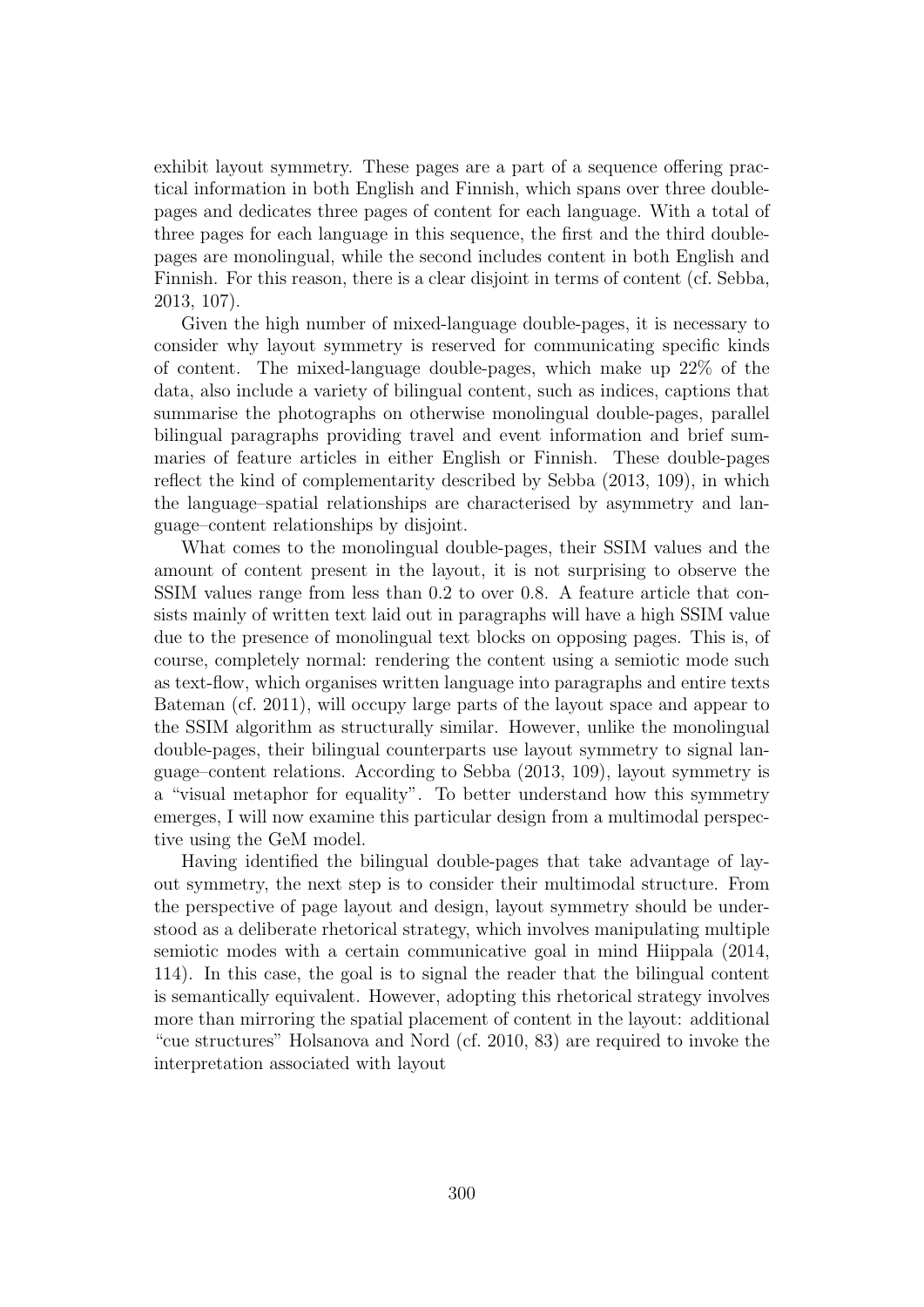symmetry. In the following discussion, I propose that some of these cue structures may be captured using the analytical tools provided by the GeM model.

To begin with, Figure 3a shows an area model, which is used within the GeM model to represent the physical layout (cf. Bateman, 2008, 124-126). For comparison, the double-page in Figure 3a is also shown in Figure 1. Focusing on the area model, the bilingual double-page in Figure 3a clearly shows a symmetrical layout. The content in English, marked and numbered using capital letter E, is spread across the left-hand side of the double-page. The corresponding Finnish content, indicated by F, is positioned on the right-hand side. Additionally, a photograph, P1, extends across the centre of the layout. Again, it is worth noting here that this photograph is the only content element not mirrored in the layout, an issue to which I will return shortly.

For a more precise look at the content on the double-page, Figure 3b shows its layout structure (cf. Bateman, 2008, 122-123). In the GeM model, the layout structure captures the hierarchical organisation of the content, in order to examine, for example, how paragraphs combine to form larger bodies of text. Whereas the topmost node in Figure 3b represents the entire doublepage, the terminal nodes within each branch of the tree diagram stand for headers, text paragraphs and list items, to name but few examples. They are positioned across the layout, as indicated by the matching identifiers shown above in Figure 3a. In Figure 3b, the light grey nodes mark the English content. Contrastingly, the dark grey nodes stand for Finnish. Nodes with diagonal stripes, such as P1, indicate the graphic elements. Finally, the white composite nodes serve to indicate entry points into multilingual branches of the layout structure.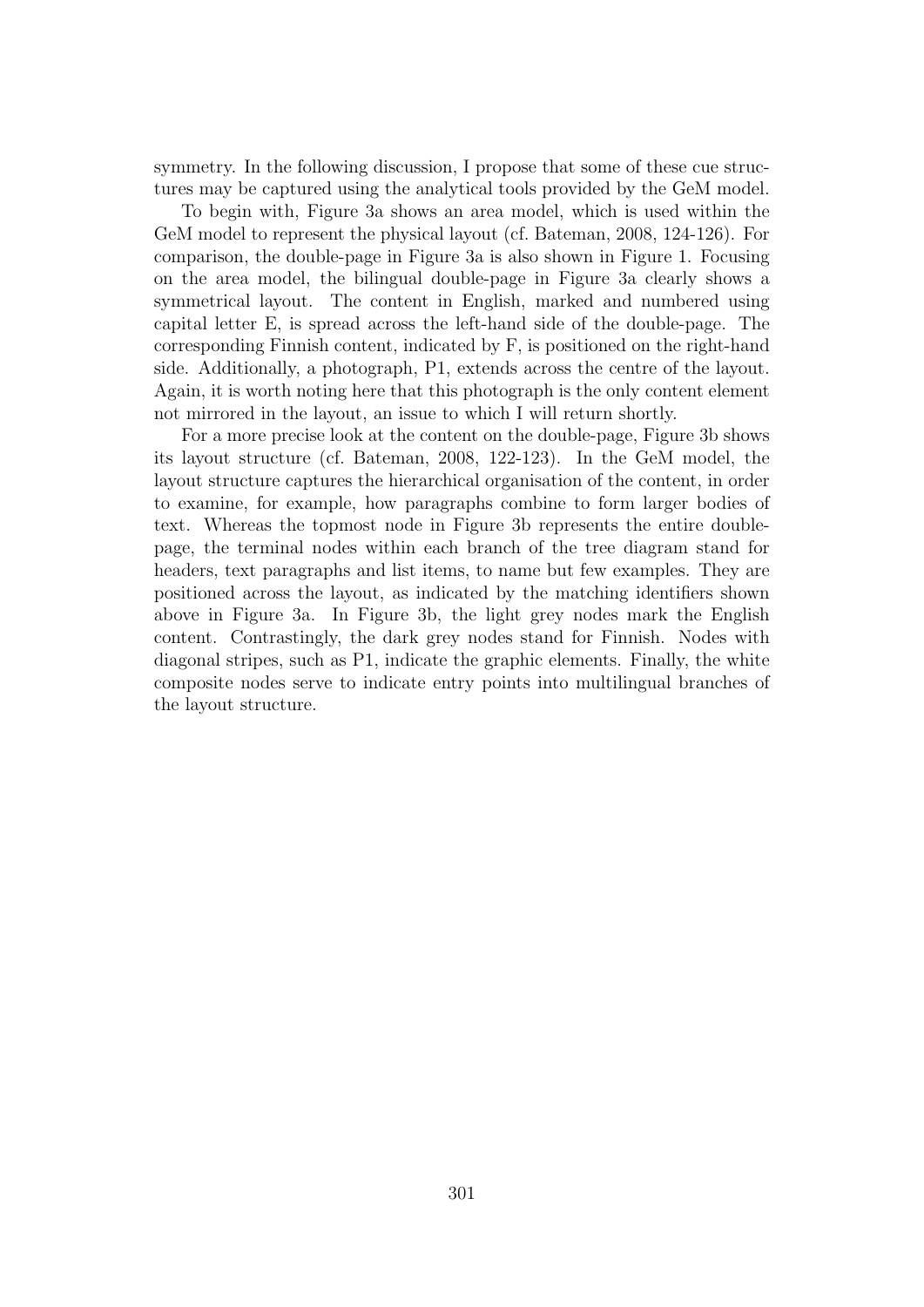

Figure 3: (a) area model for a double-page in Blue Wings 3/2012, pp. 108-109; (b) layout structure for a double-page in Blue Wings 3/2012, pp. 108-109; (c) discourse semantics for layout symmetry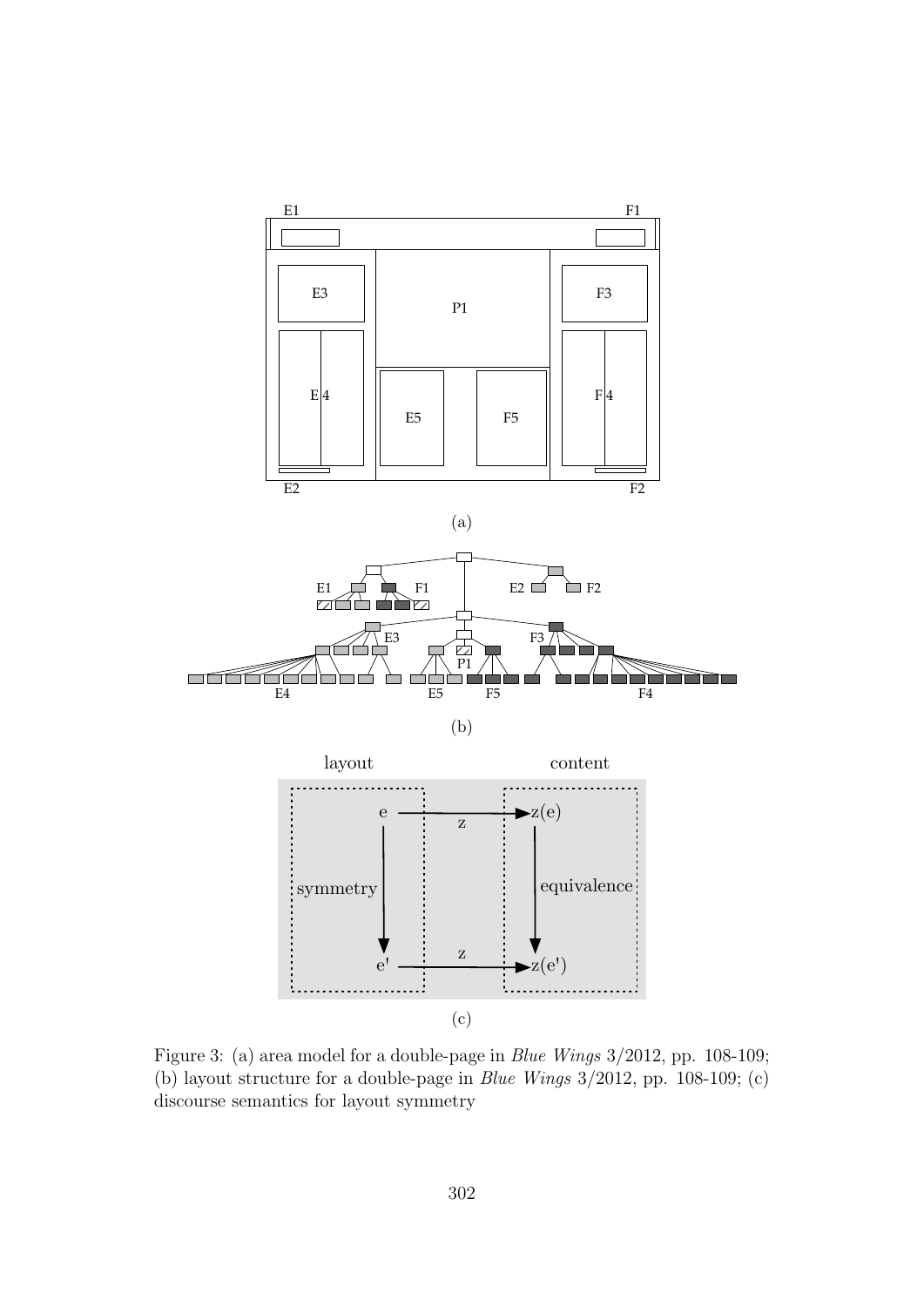I argue that by examining the area model and layout structure, we can already make headway into understanding layout symmetry as a phenomenon that is strongly rooted in the underlying structure of a multimodal artefact (cf. Hiippala 2015). In this case, the layout reflects a high degree of parallelism, that is, "matched units, symmetrically arranged and containing identical content in each language, without any language mixing" (cf. Sebba 2013: 109). The area model and layout structure allow making increasingly precise observations about how this kind of parallelism emerges.

The units E1–F1, which consist of the double-page headers in English and Finnish occupy parallel positions in both area model and layout structure. They both reproduce the same symbol with two arrows, which is often understood as a symbol for recycling. Contrastingly, the units E2–F2, which contain the page numbers, magazine title and month of publication, are both written in English! Considering the criteria used to group the pages during the analysis, this kind of configuration would actually suggest that the double-page in question is a mixed text. However, this kind of mixing does not involve the CSR content on the page, but page numbers, which are a feature of the magazine medium (cf. Hiippala, 2015, 113-114). They serve the purpose of helping the reader to navigate the magazine, instead of working towards convincing the reader of Finnair's CSR activities. For this reason, I argue that it is reasonable to treat this double-page as an example of a parallel, symmetrical design, despite the language mixing within the page numbers.

The actual CSR content, in turn, is nearly perfectly mirrored. The units E3-F3 contain the respective section headers in English and Finnish, followed by introductory sentences to a list of socially responsible actions undertaken by Finnair (E4-F4). The most interesting example, however, emerges within the branch that contains the photograph P1, positioned above two parallel bilingual paragraphs E5-F5. The photograph shows two pilots in the cockpit, whereas the two paragraphs below highlight the economical flying techniques taught by Finnair to its pilots. Although no caption links the photograph and the two paragraphs explicitly, the cohesive ties between the verbal and visual content join them together.

From the perspective of layout symmetry, the re-use of the photograph is particularly interesting, as certain graphic elements, such as the recycling symbols within the units E1-F1, are mirrored as a part of the design, but the photograph is not. It appears that the photograph P1, which contributes towards the discourse about corporate social responsibility, is considered culturally appropriate for both English and Finnish audiences. Professional photography is an established mode of corporate communication, whose deployment must take the context of culture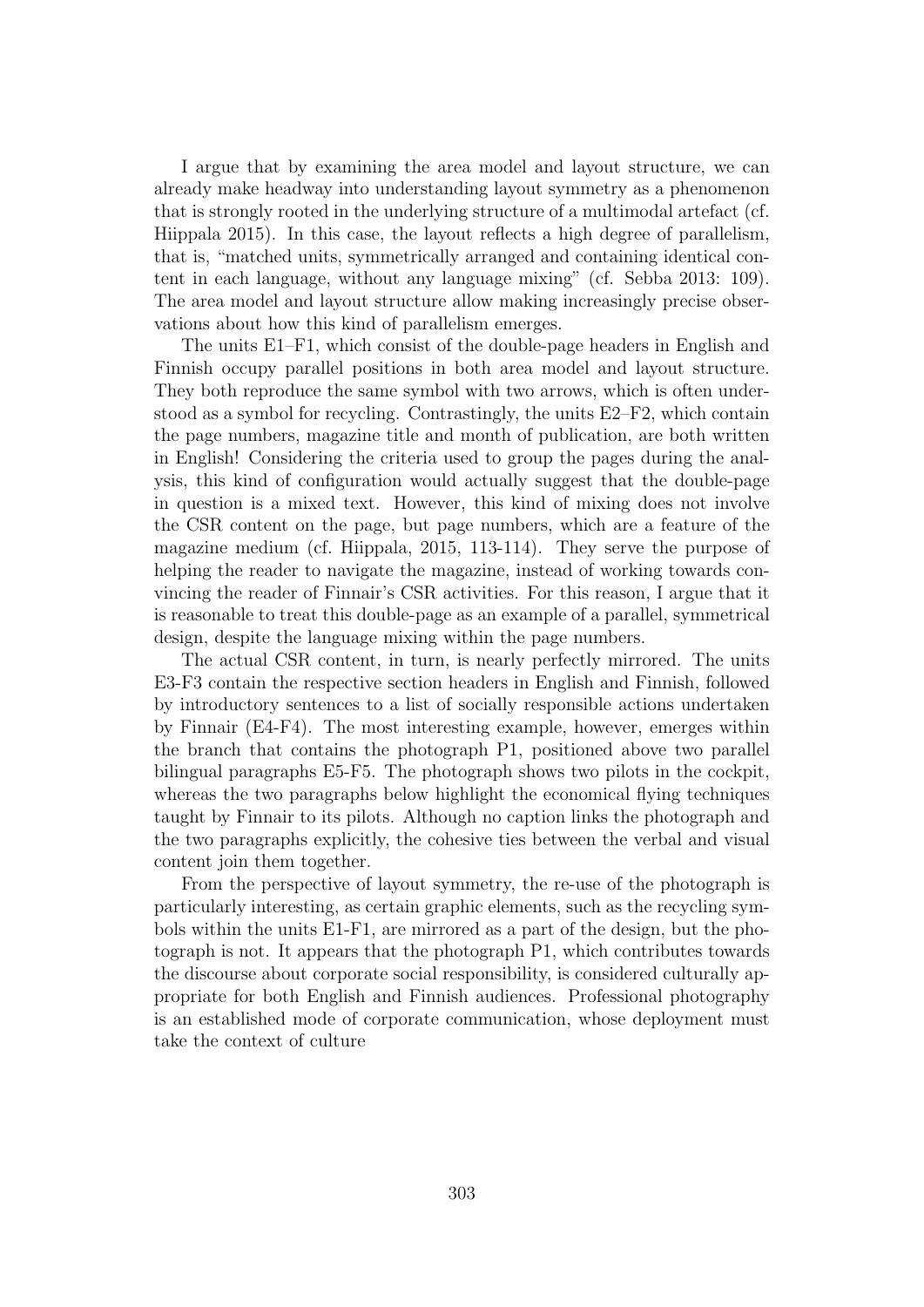into account, but in this case, the same image works for both languages. It may even be suggested that corporate communication favours these kinds of culturally 'neutral' images (cf. Machin, 2014).

Finally, one more aspect of layout symmetry needs to be considered: the cue structure that guides the reader to consider the content in two languages as semantically equivalent. As noted above, many monolingual layouts exhibit visual features similar to those found in bilingual layouts with layout symmetry. Therefore, it is necessary – again – to turn towards the combination of the area model and layout structure.

Bateman and Schmidt (2012, 53) argue that taking the layout structure apart and reconstructing it is an essential step for making sense of multimodal artefacts. In simple terms, this basic interpretation process involves establishing which parts of the content belong together. In order to support the interpretation that the content in Finnish and English correspond to each other, the symmetrical double-pages take advantage of entire layout space and the underlying layout structure to highlight parallelism: the bilingual nodes are contrasted spatially in the area model and hierarchically in the layout structure.

To do so, the pages draw on discourse semantics that guide the interpretation of the entire double-page, which are set out in the back-and-forth diagram shown in Figure 3c. Figure 3c shows two symmetrical entities – e and  $e'$  – in the source domain **layout**, which the mapping relation  $z$  connects to the entities  $z(e)$  and  $z(e')$  in the target domain *content* (cf. Bateman, 2011, 28). This establishes a formal mapping, which yields the discourse semantic interpretation that symmetrically rendered bilingual content is equivalent in terms of meaning.

This general formulation of the principles that guide the interpretation of bilingual symmetrical layouts concludes the analytical part of this chapter. In the following section, I present a brief summary of the chapter and its implications.

#### 6 Discussion and concluding remarks

This chapter has examined the structure and layout of bilingual double-pages using computer vision and multimodal analysis. Taking the work of Sebba (2012, 2013) as the point of departure, the chapter explored a specific phenomenon – layout symmetry – and its use in bilingual in-flight magazines. A total of 1373 layouts in Blue Wings were analysed using computer vision techniques to identify how often symmetrical, 'mirrored' designs were used for organising bilingual content across double-page spreads.

A closer examination using the GeM model revealed that adopting layout symmetry as a rhetorical strategy for communicating bilingual content does not only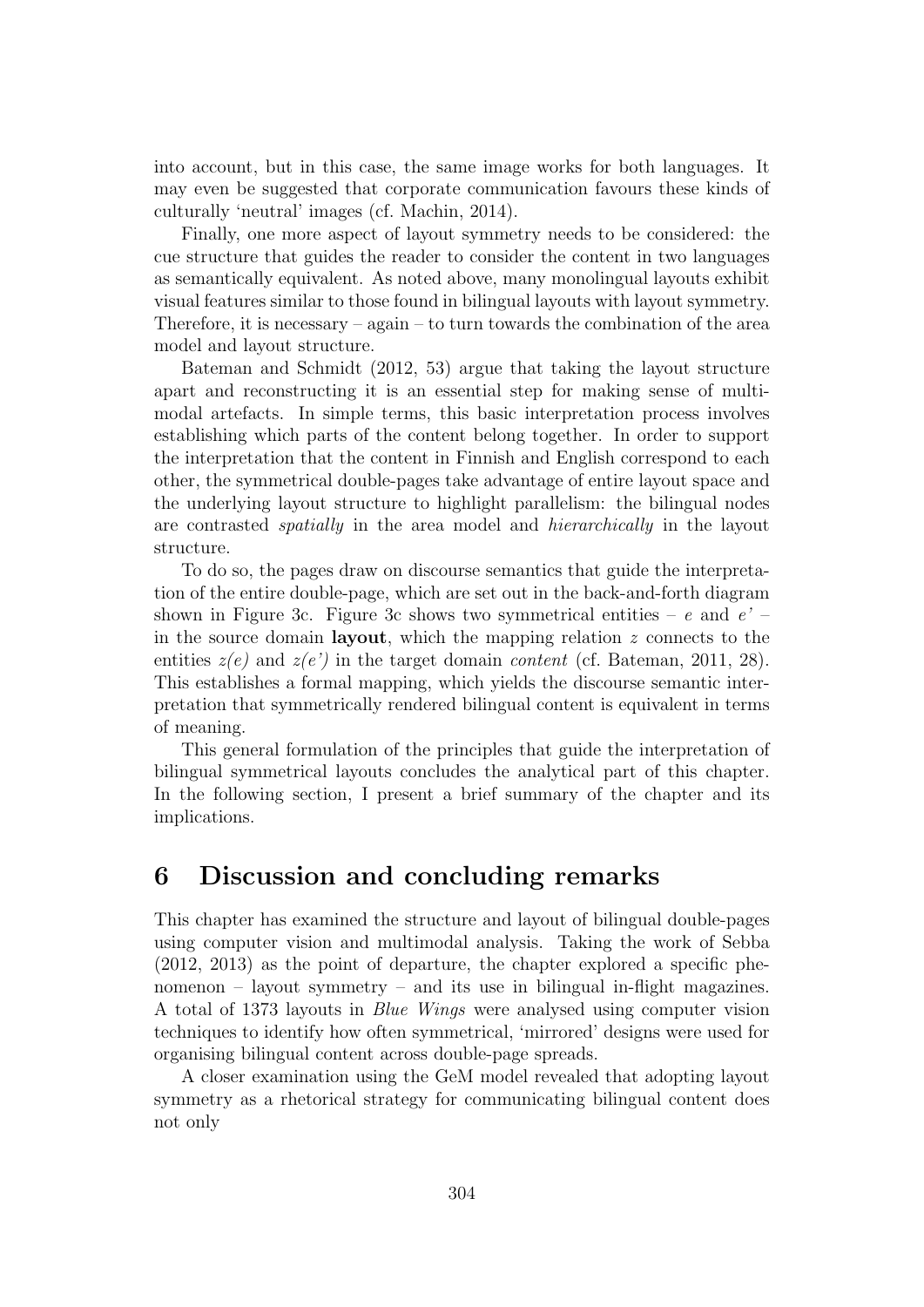involve its spatial positioning and mirroring, as represented by the area model, but also extends to its hierarchical organisation in the layout structure. Moreover, layout symmetry extends to both content arising from the underlying medium (magazine), such as page numbers and running heads, and the genre realised using this medium (an in-flight magazine) and its various stages (cf. Thurlow and Jaworski, 2003).

Methodologically, it must be noted that the computer vision techniques used in this chapter have been relatively crude, focusing exclusively on layout symmetry across double-page spreads. In order to extend the analysis to single pages, the techniques must be complemented by machine learning for more precision in identifying text blocks, different graphic elements, their combinations and positioning. The detected elements and their positioning could be then evaluated locally, in order to automatically identify parallel and complementary structures (Sebba, 2013, 109). Additionally, the text blocks could be passed to an OCR engine for language detection. This would facilitate locating the corresponding units in bilingual documents and to evaluate their translations (Bateman and Delin, 2003).

Generally, computer vision holds immense potential for multimodal analysis. As Thomas (2014) notes, handing certain tasks, such as layout segmentation, over to the computer helps to delay the analyst's interpretation and makes the process less subjective. Moreover, this kind of automation is critical, if multimodal research wishes to take full advantage of the powerful methods used within traditional corpus linguistics. A long-term goal should be to automate as much of the analysis as possible in order to increase corpus size. Such endeavours will likely require collaborating with computer scientists, but given the widely available tools, libraries and tutorials, the researchers working on multimodality should not be afraid to explore the possibilities already by themselves.

## References

- Bateman, John A. (2008): Multimodality and Genre: A Foundation for the Systematic Analysis of Multimodal Documents. London: Palgrave Macmillan.
- Bateman, John A. (2011): "The decomposability of semiotic modes". In: O'Halloran, Kay L. and Smith, Bradley A. (eds.), Multimodal Studies: Multiple Approaches and Domains, London: Routledge. pp. 17–38.
- Bateman, John A. and Delin, Judy L. (2003): "Genre and multimodality: expanding the context for comparison across languages". In: Willems, Dominique/ Defrancq, Bart/ Colleman, Timothy and Nöel, Dirk (eds.), Contrastive Analysis in Language: Identifying Linguistic Units of Comparison, Houndsmills: Palgrave Macmillan. pp. 230–266.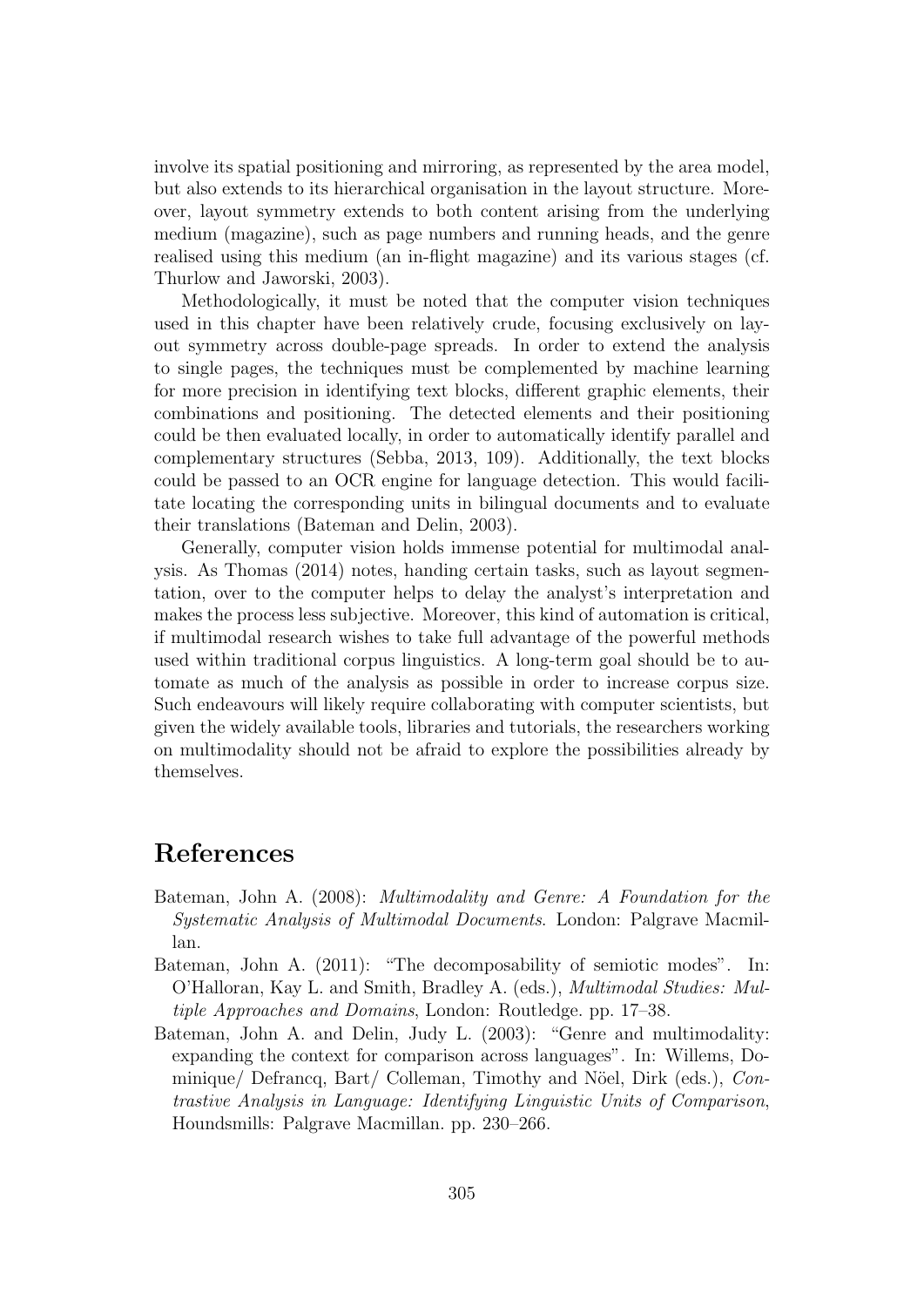- Bateman, John A. and Schmidt, Karl-Heinrich (2012): Multimodal Film Analysis: How Films Mean. London: Routledge.
- Hiippala, Tuomo (2014): "Multimodal genre analysis". In: Norris, Sigrid and Maier, Carmen D. (eds.), Interactions, Images and Texts: A Reader in Multimodality, Berlin and New York: De Gruyter Mouton. pp. 111–123.
- Hiippala, Tuomo (2015): The Structure of Multimodal Documents: An Empirical Approach. New York and London: Routledge.
- Holsanova, Jana and Nord, Andreas (2010): "Multimodal design: Media structures, media principles and users meaning-making in printed and digital media". In: Bucher, Hans-Jürgen/ Gloning, Thomas and Lehnen, Katrin (eds.), Neue Medie - neue Formate: Ausdifferenzierung und Konvergenz in der Medienkommunikation, Frankfurt/New York: Campus. pp. 81–103.
- Kong, Kenneth C. C. (2013): "A corpus-based study in comparing the multimodality of Chinese- and English-language newspapers". Visual Communication  $12(2)$ , pp. 173–196.
- Kress, Gunther and van Leeuwen, Theo (2006): Reading Images: The Grammar of Visual Design. London: Routledge, 2nd edition.
- Machin, David (2014): "Multimodality and theories of the visual". In: Jewitt, Carey (ed.), The Routledge Handbook of Multimodal Analysis, London and New York: Routledge. 2nd edition, pp. 217–226.
- Nielsen, Anne Ellerup and Thomsen, Christa (2007): "Reporting CSR what and how to say it?" Corporate Communications  $12(1)$ , pp. 25–40.
- O'Halloran, Kay L./ Chua, Alvin and Podlasov, Alexey (2014): "The role of images in social media analytics: A multimodal digital humanities approach". In: Machin, David (ed.), Visual Communication, Berlin: De Gruyter Mouton. pp. 565–588.
- Pérez, Fernando and Granger, Brian E. (2007): "IPython: A system for interactive scientific computing". Computing in Science and Engineering 9(3). doi:10.1109/MCSE.2007.53, pp. 21–29.
- Sebba, Mark (2012): "Researching and theorising multilingual texts". In: Sebba, Mark/ Mahootian, Shahrzad and Jonsson, Carla (eds.), Language Mixing and Code-Switching in Writing: Approaches to Mixed-Language Written Discourse, New York and London: Routledge. pp. 1–26.
- Sebba, Mark (2013): "Multilingualism in written discourse: An approach to the analysis of multilingual texts". International Journal of Bilingualism 17(1). doi:10.1177/1367006912438301, pp. 97–118.
- Thomas, Martin (2014): "Evidence and circularity in multimodal discourse analysis". Visual Communication 13(2), pp. 163–189.
- Thurlow, Crispin and Jaworski, Adam (2003): "Communicating a global reach: Inflight magazines as a globalizing genre in tourism". Journal of Sociolinguistics 7(4), pp. 579–606.
- van der Walt, Stefan/ Schönberger, Johannes L./ Nunez-Iglesias, Juan/ Boulogne, Francois/ Warner, Joshua D./ Yager, Neil/ Gouillart, Emmanuelle/ Yu, Tony and the scikit-image contributors (2014): "scikit-image: